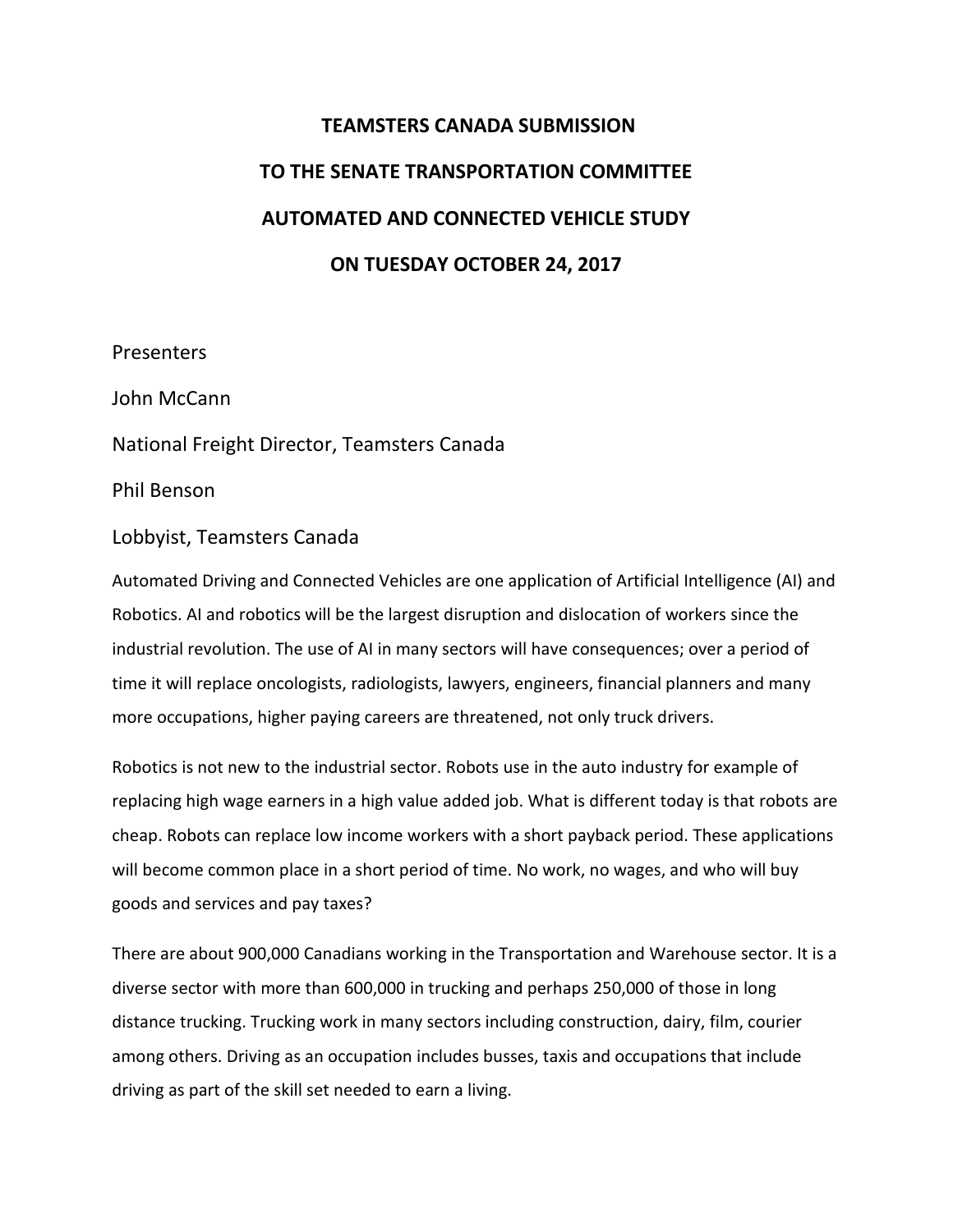Even if 10% of those jobs are lost it could mean 100,000 jobs lost in the trucking and warehousing sectors alone. And no, it is not going to be like other times when people just found other jobs. Jobs will be lost in many sectors at the same time.

Teamsters Canada submits that the impact will not only be on the future of the thousands of professional truck drivers in this country, but also the inevitable overall safety of the public who travel our roads.

In John McCann's 21 years in the union he has seen his share of automation being introduced into our workplaces. Our members understand that change is necessary and sometimes inevitable. The issue of new technology is not something foreign to the Teamsters.

Automated vehicles and artificial intelligence with regards to trucks, to us, is a complete game changer. Many Teamster members in Canada work as drivers in some capacity, so you can imagine that the thought of automated vehicles is creating a lot of uncertainty.

The technology will affect the workforce and it will impact the general driving population.

Imagine a 53-foot tractor trailer loaded with 80,000 lbs of freight barrelling down a 400-series highway at 105 kms with the operator, not a professional driver, relaxing in the bunk. This was witnessed on October 25, 2016 as Uber tested its automated driverless truck called "Otto" as it did a 125 mile (201 kms) run to deliver some beer all the while the driver, with his seat turned, relaxed as the truck went down the road.

It takes almost 600 metres for that same truck to come to a complete stop in ideal road conditions. This is something the proponents of automated vehicles, do not want you to know or consider, but something that we must all consider as this new technology moves forward.

Tests under ideal conditions do not reflect the Canadian experience. I have yet to see any studies where tests on automated vehicles have been conducted during winter conditions and poorly maintained roads.

The guidance systems of automated vehicles are set up so that the sensors read the lines in the roads and use cameras to alert the vehicle of danger from the front or behind. However, what if